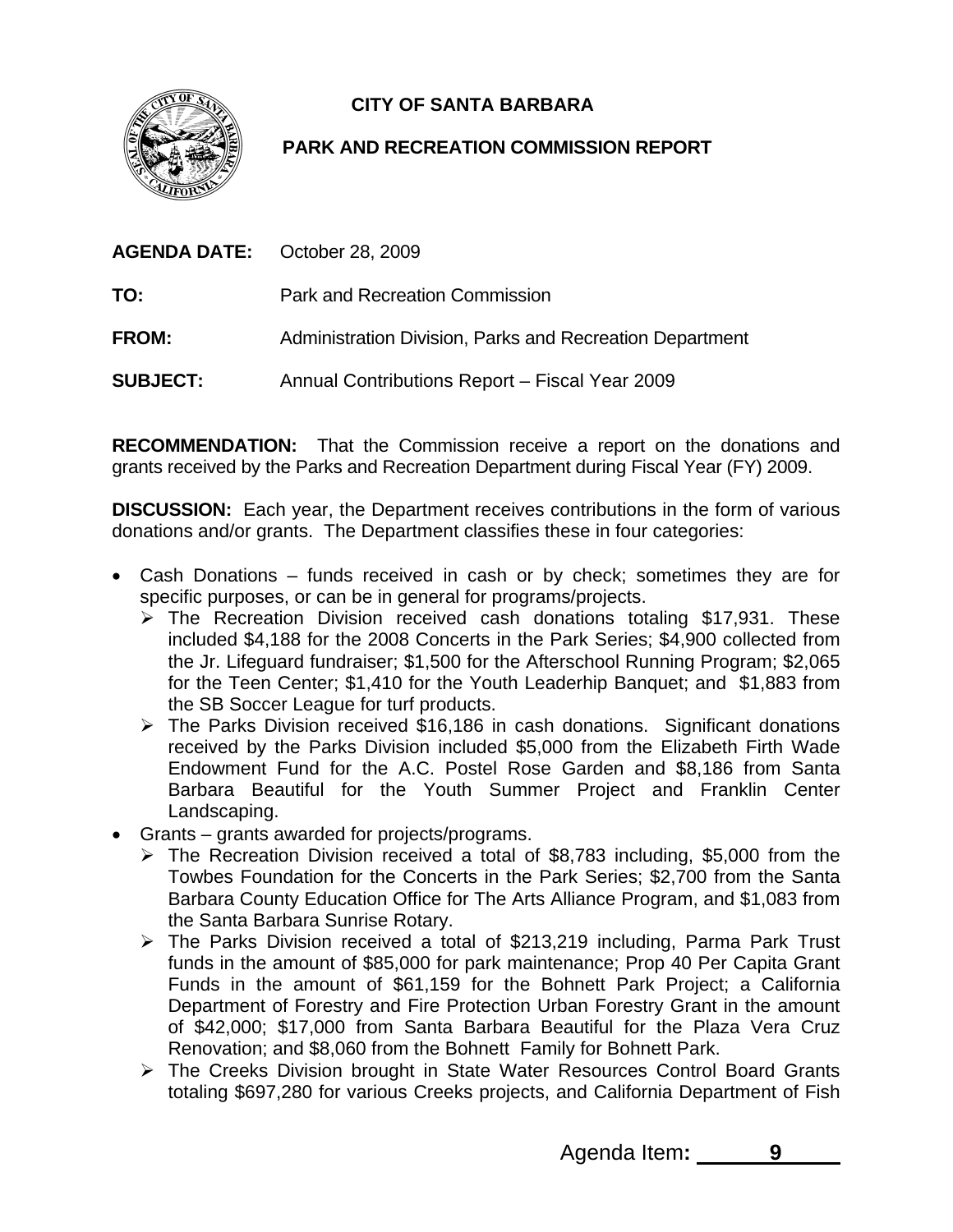Park and Recreation Commission Report Annual Contributions Report – Fiscal Year 2009 October 28, 2009 Page 2

> and Game Grants totaling 619,410 for projects related to Mission Creek Fish Passage Projects.

- Non-Cash Donations in-kind services such as donations of supplies, equipment or work performed.
	- $\triangleright$  The Recreation Division generated non-cash donations in the amount of \$191,764. Significant donations include non-cash donations valued at \$125,000 from Rincon Broadcasting; \$7,350 in concrete and \$2,100 in infield reconditioning at MacKenzie Baseball Fields; \$2,400 in new infield dirt at Ortega and Dwight Murphy Parks, and a \$1,200 storage container for Dwight Murphy Park; \$4,140 in free family portraits; \$33,620 in Mobile Food Pantry/Farmers Market donations; and advertising worth \$3,800 from Santa Barbara Independent.
	- ¾ The Parks Division received non-cash donations valued at \$19,584 from Santa Barbara Beautiful for planting 249 trees and young tree care assistance,
- Volunteer Value hours worked by volunteers for programs, park sites, in offices, etc. (calculated at \$12/hour).
	- ¾ The Recreation Division had strong volunteer support during FY 2009 with a total of 37,251 hours reported. Volunteers were active at Active Adults and Classes with 16,000 hours; Neighborhood and Outreach Services (formerly Community Services) with 8,669 hours, Aquatics with 5,678 hours; and Youth Activities with 4,215 hours.
	- $\triangleright$  The Parks Division reported 3,775 volunteer hours during FY 2009. There was significant activity by the Rose Garden Volunteers who worked 2,433 hours; Alice Keck Park Memorial Gardens volunteers who worked 279 hours; Douglas Family Preserve volunteers who worked 333 hours; and volunteers who participated in the Sunflower Park tree planting with 255 hours.
	- ¾ The Creeks Division reported 557 volunteer hours during FY 2009. Significant activity included 100 volunteer hours at the Creek Week Oak Park Planting; 66 hours for the Mission Creek at Oak Park Restoration Planting Day.

| <b>Division</b>     | <b>Recreation</b> | <b>Parks</b> | <b>Creeks</b> | FY 2009 Total |
|---------------------|-------------------|--------------|---------------|---------------|
| Cash                | \$17,931          | \$16,186     | \$0           | \$34,117      |
| Grants              | \$8,783           | \$213,219    | \$1,336,690   | \$1,558,692   |
| <b>Subtotals</b>    | \$26,714          | \$229,405    | \$1,336,690   | \$1,592,809   |
| Non-Cash            | \$191,764         | \$20,334     | \$0           | \$212,098     |
| <b>Volunteers</b>   | \$447,012         | \$45,300     | \$6,684       | \$498,996     |
| <b>Subtotals</b>    | \$638,776         | \$65,634     | \$6,684       | \$711,094     |
| <b>Grand Totals</b> | \$665,490         | \$295,039    | \$1,343,374   | 2,303,903     |

## **Fiscal Year 2009 Contributions by Division**